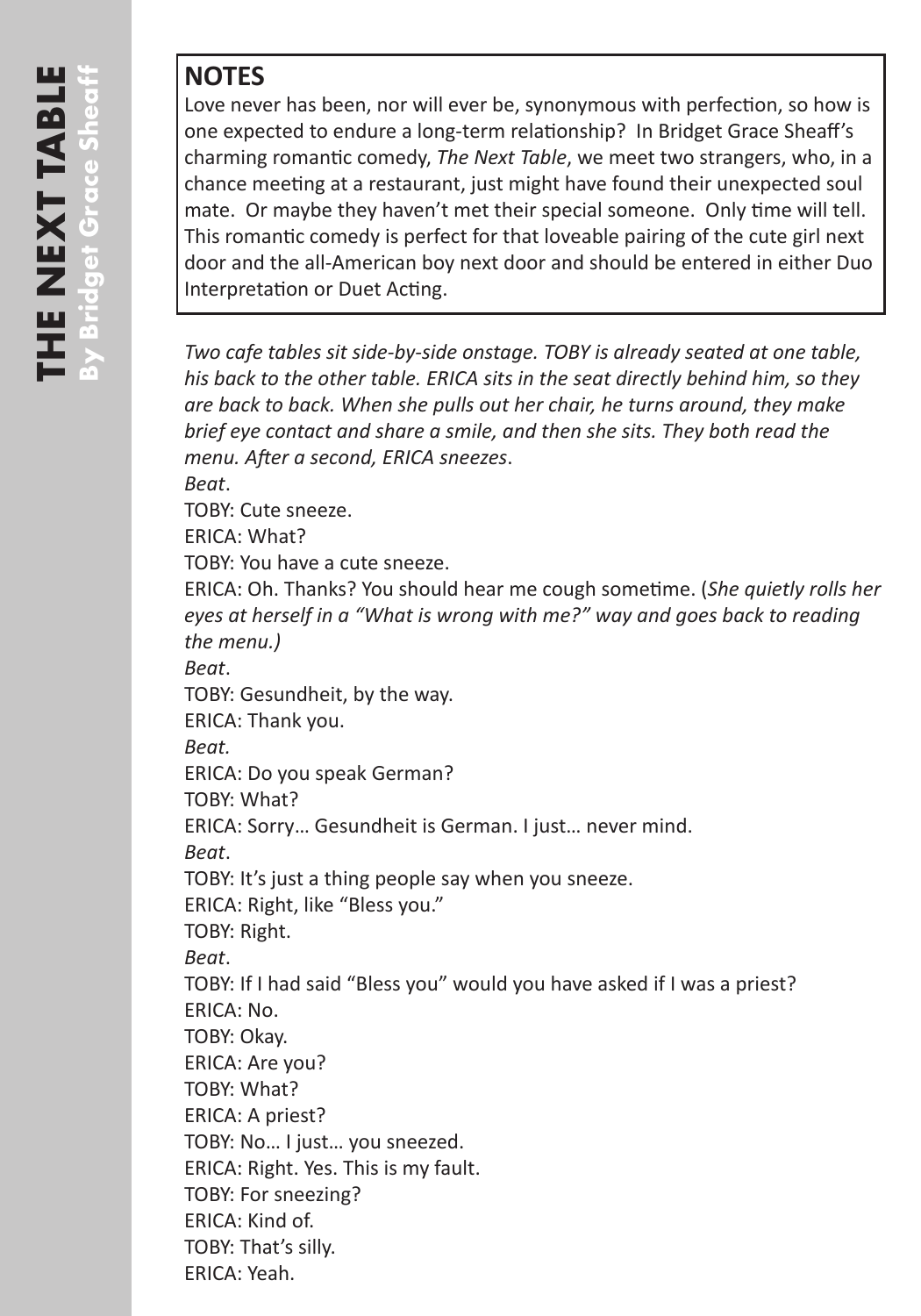ERICA: Gesundheit is a fun word. TOBY: I was just thinking that. ERICA: Yeah. (*Realizing she's interrupting)* Sorry. I'll let you… go back to… not being a German speaking priest or whatever. *Beat*. TOBY: Have you (*clearing his throat)* ever been here before? ERICA: Like… do I come here often? TOBY: No, like, have you ever gotten the salmon? ERICA: Oh. Yes, actually. TOBY: How was it? ERICA: I got food poisoning. TOBY: What!? ERICA: Oh my—I was totally kidding. I really didn't. That was just a stupid joke. TOBY: Okay. ERICA: Really, I don't know why I said that. It just slipped out. TOBY: Yeah, okay. *Beat*. ERICA: You're not going to get the salmon now, are you? TOBY: I'm thinking no. ERICA: Really, I didn't… get food poisoning TOBY: I'm kidding. I wasn't going to get it anyway. ERICA: Oh. Good. *Beat*. ERICA: Soup is good. TOBY: Which soup? ERICA: No, sorry, just… in general, I find the soup to be… good… most of the time. TOBY: Ah. *Beat.* TOBY: Are you eating with anyone? ERICA: No. TOBY: Oh? ERICA: No, I like eating at restaurants alone. TOBY: Is that a joke? ERICA: That one's actually not a joke. TOBY: Oh. *Beat*. ERICA: How about you? TOBY: I don't know if I ever thought about it. ERICA: I meant, are you eating with anyone? TOBY: Oh, no, I mean yes, I mean... not right now. ERICA: I can see that. TOBY: I'm on a blind date. ERICA: Ew.

*Beat*.